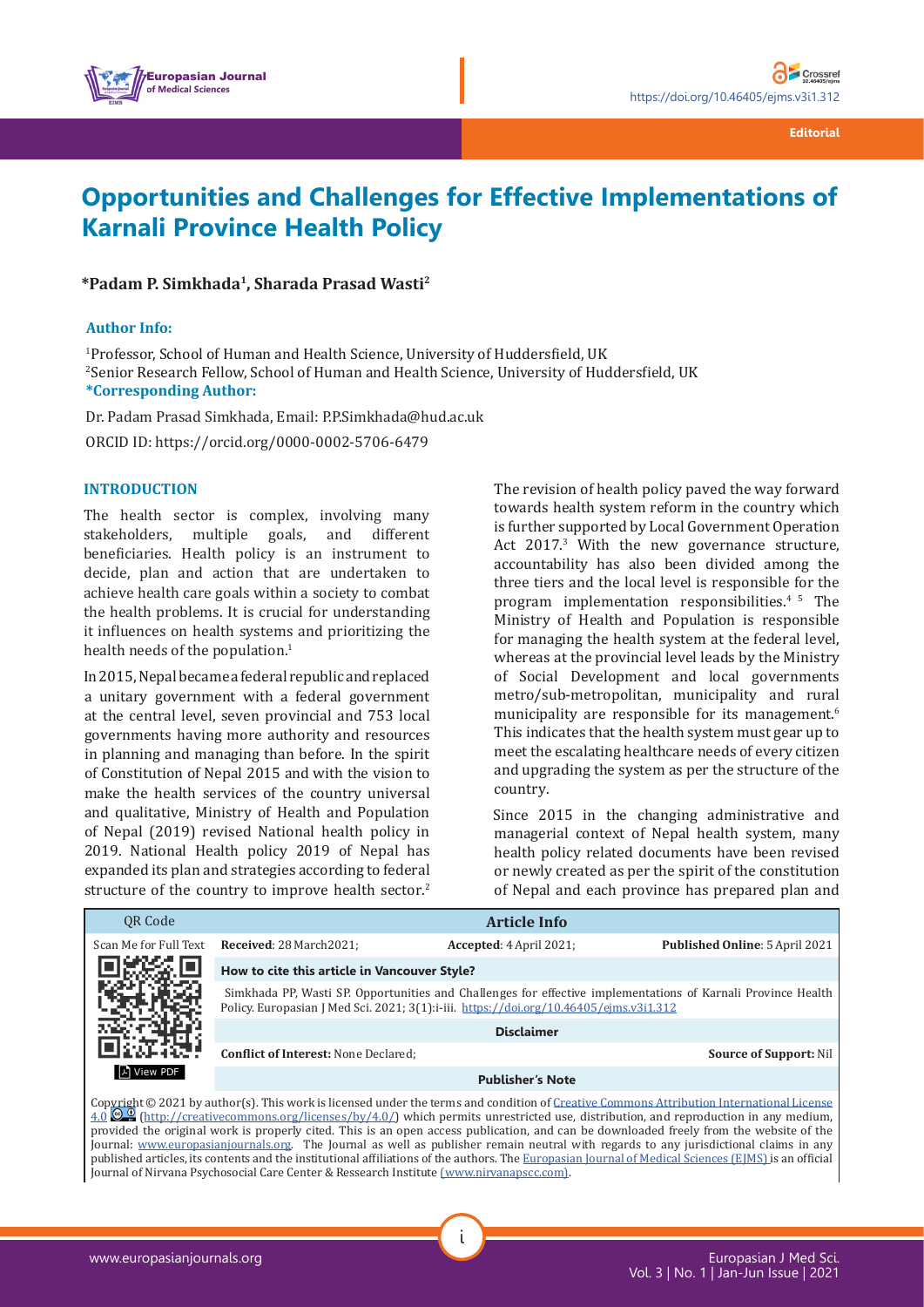



**Simkhada et al. Opportunities and Challenges ....**

policy as per the provincial needs. In 2019, the Karnali province has produced a separate health policy with eight guiding principles, 19 policy statements and 133 strategic plans with the moto of conscious, healthy, and well Karnali.<sup>7</sup>

The provincial health policy statements look more encouraging and pragmatic to address the provincial health needs. Policy broadly emphasized about the good governance, restructuring the health settings and ensure the basic and emergency health care to every citizen. Health services targeted to the ultramarginalised, child, disability, adolescent friendly including elderly care services. Policy also parleys about the importance of more accountable health service providers. Health facility should be made technology friendly promoting tele-health services and adopting electronic recording and reporting systems.

The Karnali Province has poor health indicators<br>compare to other provinces. The policy has compare to other provinces. acknowledged such problems. In Karnali Province, half of health facilities offer all basic client services. While nearly all facilities in Karnali Province offer child curative care, child growth monitoring, modern methods of family planning and Antenatal Care (ANC), only 87% of facilities offer child vaccination services and 63% offer services for Sexually Transmitted Infections (STIs). More than 6 in 10 (62%) health facilities excluding HIV Testing and Counsellings (HTCs) in Nepal offer all 6 basic client services, including curative care for sick children, child growth monitoring, child vaccination, any modern method of family planning, ANC and services for STIs.

Health Policy of Karnali Province not limited to expand the specialised health services but also focuses on health behaviors related issues like tobacco and alcohol control program, quality control on food, rational use of medicine and monitoring of health services through Public health interventions. Likewise, school health promotion program through school nurse also stated. Policy also debates to raise awareness to minimize environmental health problems including climate change-induced health problems. It also envisions to promote a model health facility and health care providers for an effective health service.

Policy also has the provision to expand of the national health insurance program across the province and ensure the health care to the marginalized community by strengthening social security programs. Evidence based decision making process is also promoted and priority is given to

improve and expand the health surveillance system including health related conferences. There is also the provision of the provincial disaster and health emergency response by making Provincial Health Emergency Operation Centre. It is also asserted that every three years this policy shall be reviewed and revised, and the provincial government will make a separate guidelines and plan for an effective implementation.

Some of the policy statements are very vague and looks more ambitious to translate into practices. For example, increase per-capita income and reach US \$2100 within five years of the policy implementation and within 10 years make one of the developed provinces in Nepal but it is not clear how to generate resources to meet those goal. Similarly, restructuring health facilities, making health facility technology friendly and implement those proposed number of new program activities are unclear how the resources (human, financial and capital) can be generated to reach those ambitious targets. Locallevel governments themselves act as mini-ministries, but the system still lacks clear direction, capacity, and clarity to drive and implementation of the health programmes effectively.

A policy should be framed, such that, it oversees the establishment of the Karnali Ayurvedic Academy. The aim of this academy should be to conduct studies, researches, and facilitate the production and processing of medicinal herbs.

In cooperation with the Government of Nepal, the Provincial Government shall develop regional teaching hospital and medical college. The same can be achieved by improving the standard of the regional hospital situated in Surkhet, which in turn will improve the quality of the basic health services provided to the citizens.

The regional teaching hospitals, and the Karnali Academy of Health Science shall make provisions to provide specialized and quality healthcare services. In addition to these specialized services, every district level hospitals should be equipped with at least 50 beds, while the local level hospitals should be equipped with a minimum of 15 beds.

The various Government hospitals will be encouraged to operate and manage their own pharmacies and laboratories. Oxygen plants shall be installed in remote districts such as Humla and Jumla, where there are still no proper means of transportation.7

The Provincial Government should look to develop and expand the Ayurveda method of treatment,